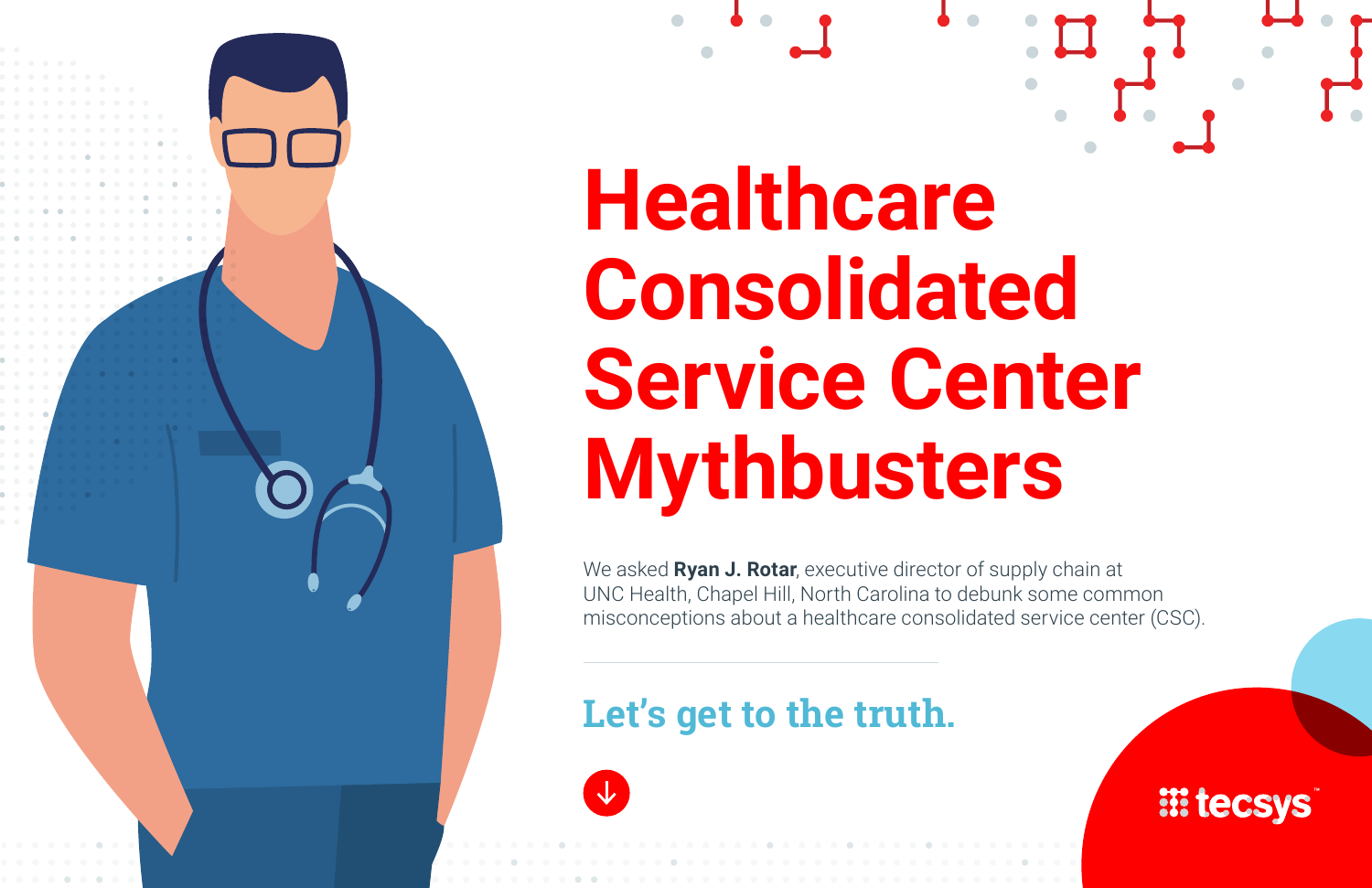

# **Myth 1.**

# **Our organization is not large enough.**

**Truth:** This model isn't about SIZE per se, it's about leveraging what size you do have (big or small) through more consolidated behaviors to create more value for your facility. Ultimately, each organization must determine for themselves what a CSC model can do for them and only them. There are small CSC operators who create enormous value while much larger operations do not.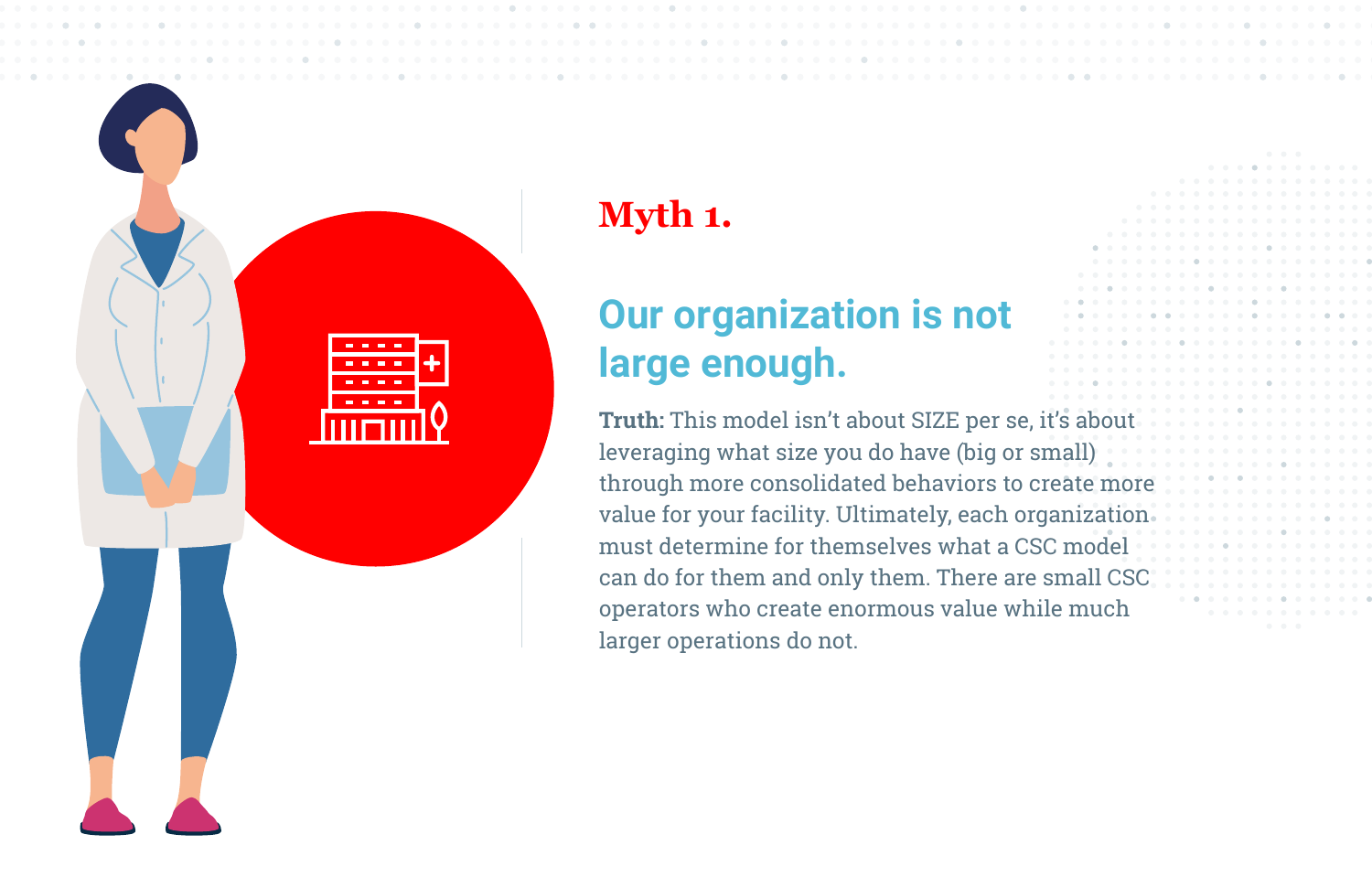### **Myth 2.**

### **Our volumes are too small.**

**Truth:** In some cases, this is true. If you don't have enough volume, you may not be able to glean enough value to make this model work; especially as it relates to direct-to-manufacturer relationships. Even if your volumes are lower than needed to support this type of model, you can still deploy some of the concepts and be successful..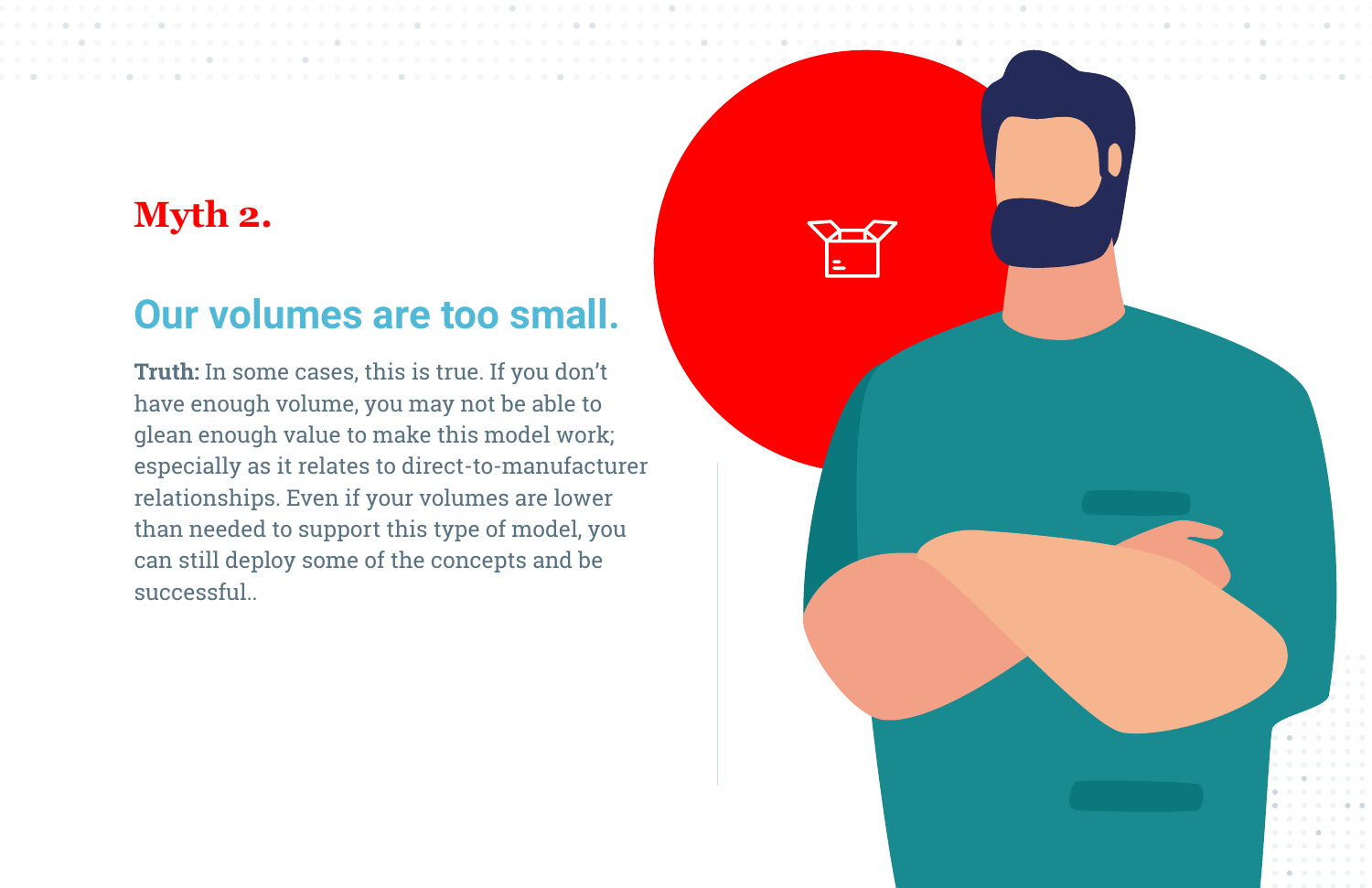

## **Myth 3.**

# **Our distributor takes good care of us…why change?**

**Truth:** This model has little to do with your distributor so if they're taking good care of you, keep it up. However, look at your organization's total supply spend in relation to your distributor spend and you'll quickly see that distributors are unable to impact your entire supply spend, while the CSC model certainly can.

If you wanted to entertain the CSC model focusing on commodity products where you have a good distributor relationship, you will certainly need to determine who can more effectively manage this area of spend. With some exploration, you may be shocked to see the benefits a CSC model can provide.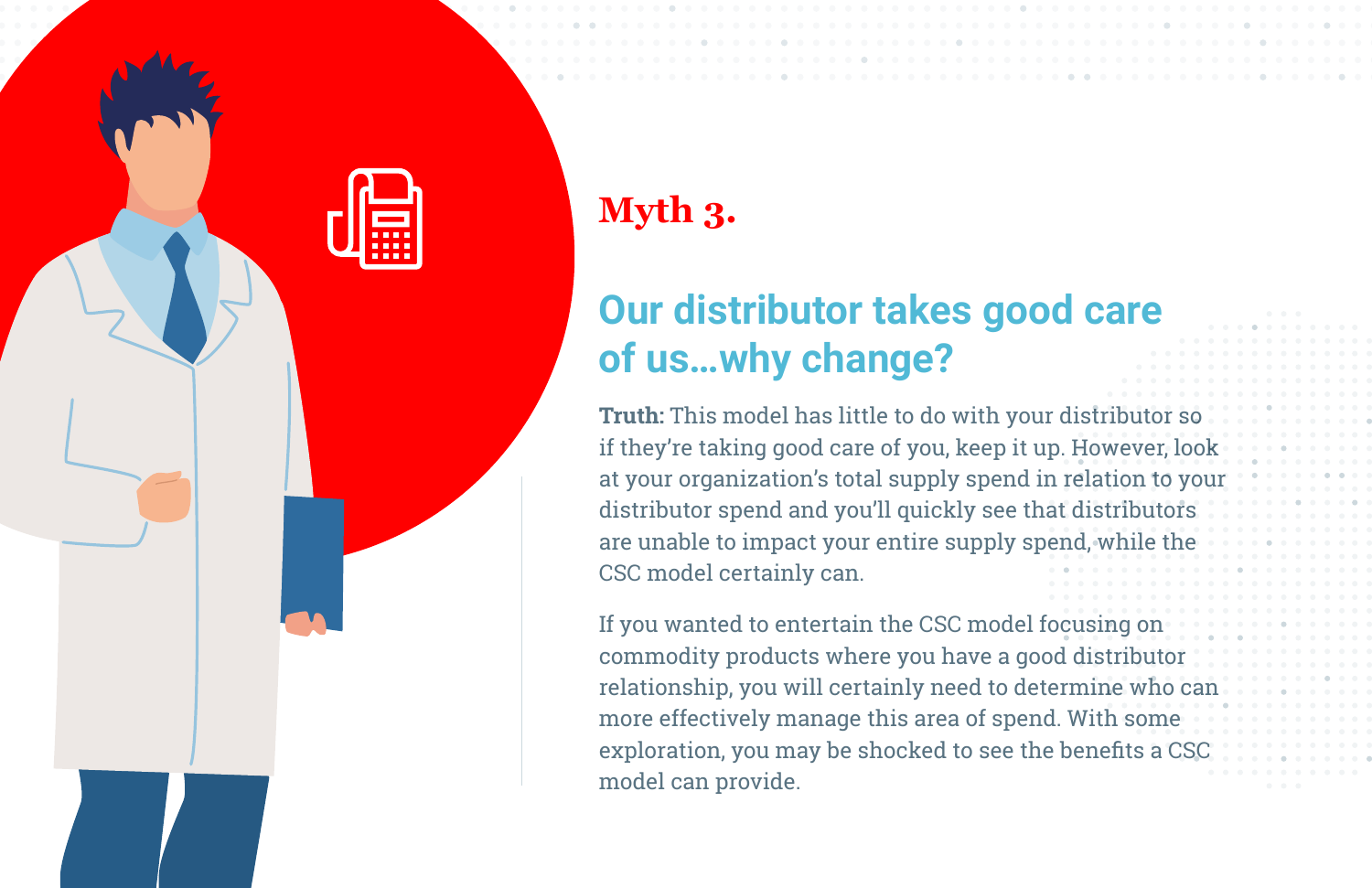### **Myth 4.**

## **Our organization can't afford it.**

**Truth:** Every heath system can afford this model. The basic economics work for everyone big or small, but the real question isn't about the cost of the model. Instead, you need to be asking if your organization and team are open-minded enough to learn? Additionally, take into consideration if you and your organization are courageous enough to go down this path knowing you'll have to change not only your perceptions of this business, but also how you behave with the manufacturers you buy from.

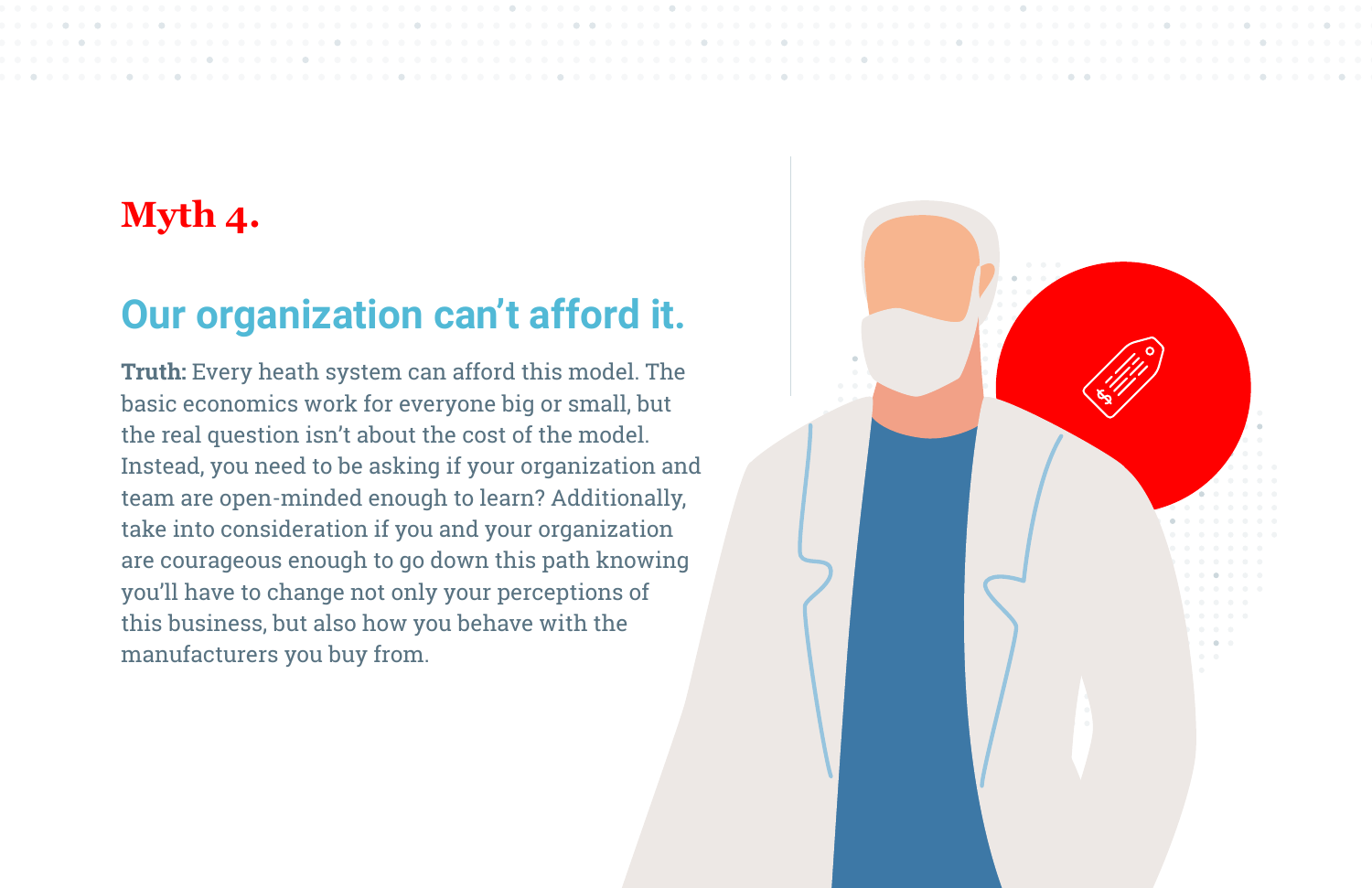### **Myth 5.**

# **This will affect our patients negatively.**

**Truth:** HA! This couldn't be further from the truth. This model enhances collaboration with physicians and clinicians in the strategic contracting process to decrease costs, increase quality, empower standardization, and improve product utilization. Furthermore, this model aims to better integrate business-facing staff into clinical areas to better anticipate product needs, enhance quality and ensure product availability. On the operations side, many CSC models deliver low unit of measure distribution straight to clinical areas at higher fill rates which ensures providers have the products they need to care for their patients. When executed correctly, a CSC model enables increased outcomes and reduces supply risks.